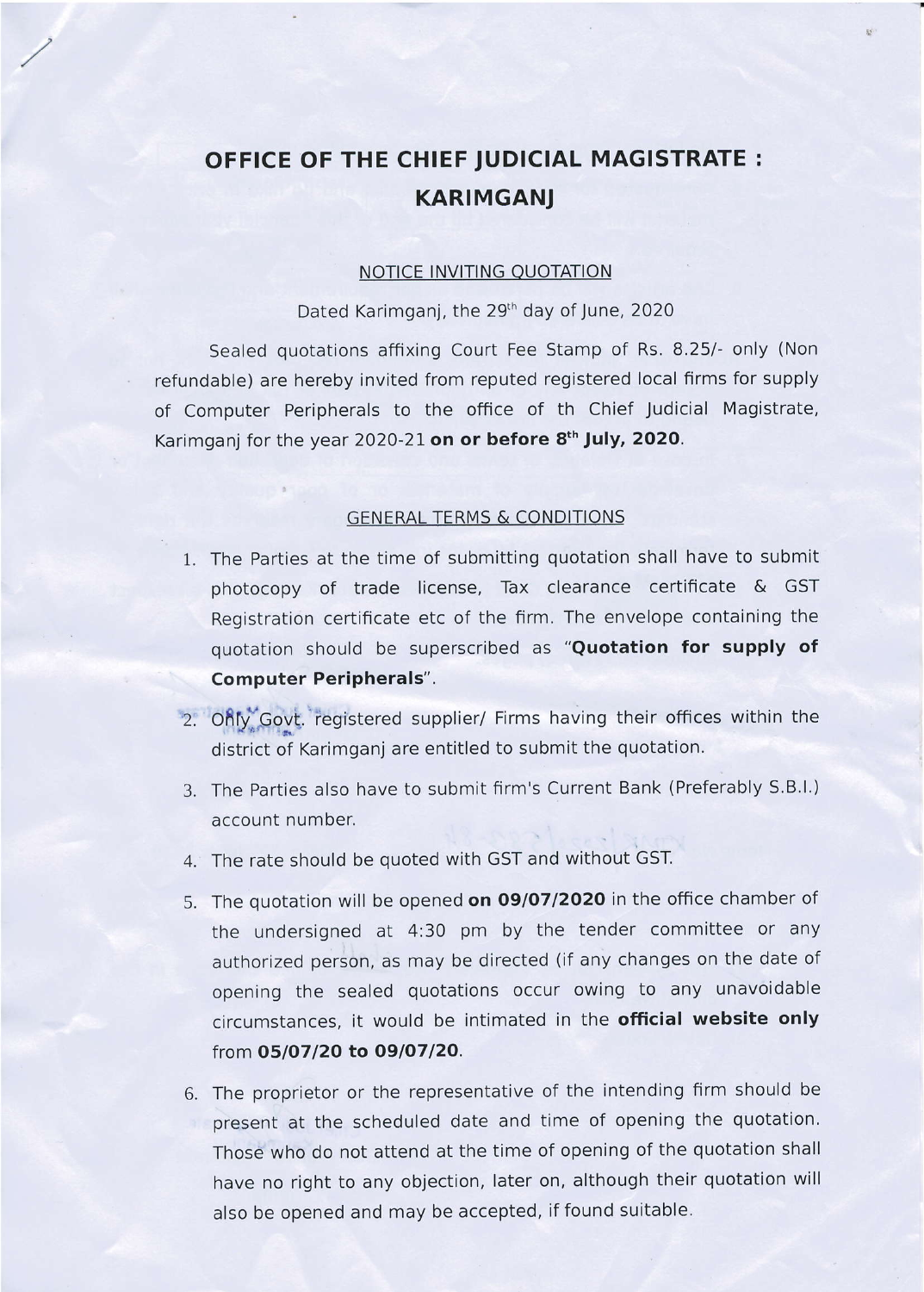- 7. No further communication shall be made in this regard.
- 8. Rate quoted for each item will be final and no hike in price of any material will be considered till the end of this financial year wherever required.
- 9. The articles will be purchased as per requirement and the same shall have to be delivered immediately.
- 10. The Chief Judicial Magistrate, Karimganj reserves the right not to accept or reject any or all quotation in part or full and shall not be bound to accept the lowest price.
- 11. ln case of violation of terms and condition of quotation document or unsatisfactory supply of materials or of poor quality and below standard, Chief Judicial Magistrate, Karimganj reserves the right to terminate the contract by giving intimation to supplier immediately,
- 12. The decision of the Chief Judicial Magistrate, Karimganj in all respect shall be final and binding.

Enclosed: 03 (Three) pages.

Chief Chief Judicial Madi

**Karimganj** 

Memo No.  $R/2020/S83-Sh$  Date: 29<sup>th</sup> June, 2020

Copy to:

;

.,l^"lL' 1) The System Officer, Karimganj. He should upload the same in the official website.

2) Notice board.

Magistrate Chief Chief Judicial Magistrate

**Karimganj**